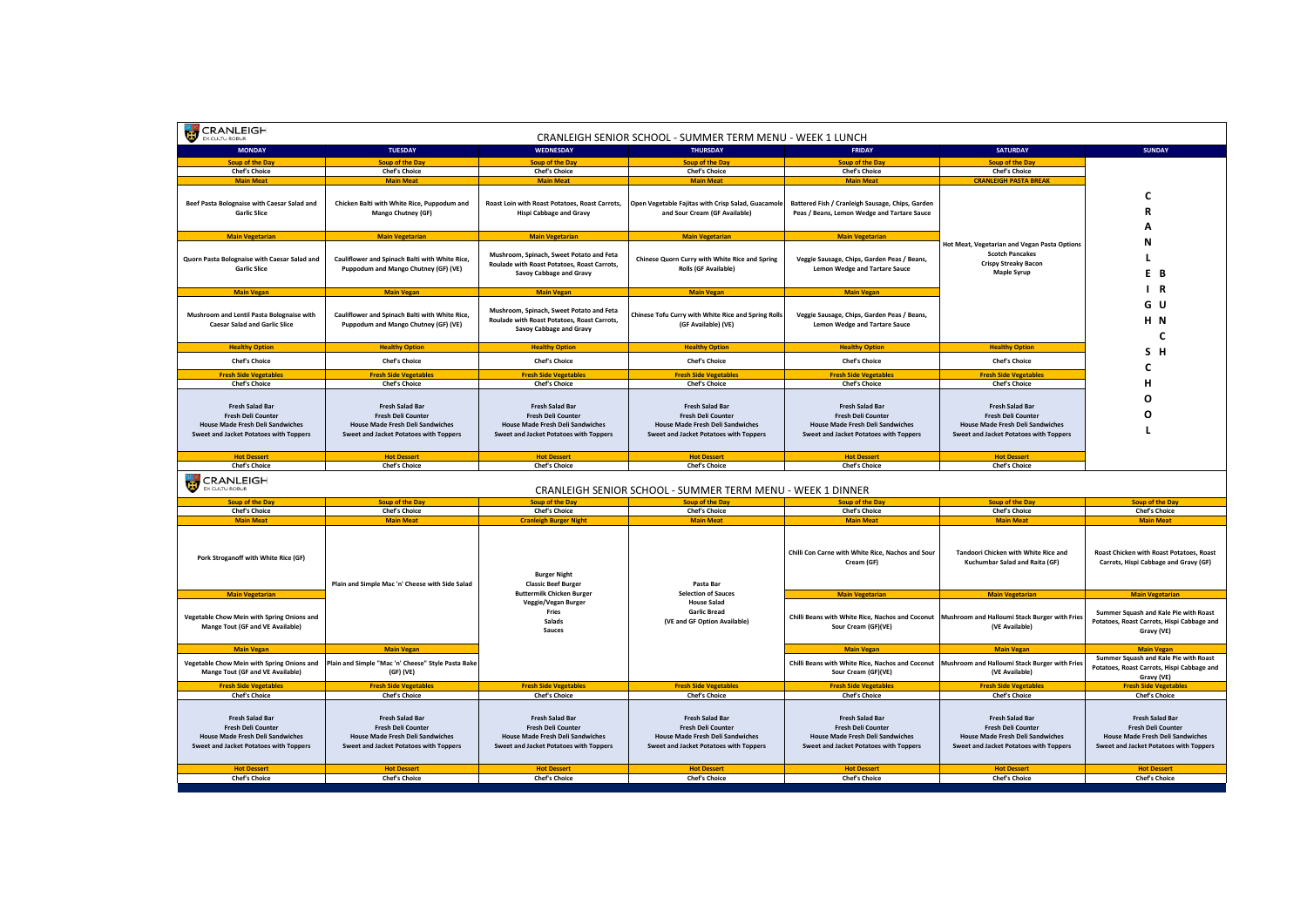| <b>CRANLEIGH</b><br>EX CULTUROBUR                                                                                                                                                            |                                                                                                                                                                                |                                                                                                                                                                                       | CRANLEIGH SENIOR SCHOOL - SUMMER TERM MENU - WEEK 2 LUNCH                                                                                                                             |                                                                                                                                                                                       |                                                                                                                                                                                              |                                                                                                                                                                                |
|----------------------------------------------------------------------------------------------------------------------------------------------------------------------------------------------|--------------------------------------------------------------------------------------------------------------------------------------------------------------------------------|---------------------------------------------------------------------------------------------------------------------------------------------------------------------------------------|---------------------------------------------------------------------------------------------------------------------------------------------------------------------------------------|---------------------------------------------------------------------------------------------------------------------------------------------------------------------------------------|----------------------------------------------------------------------------------------------------------------------------------------------------------------------------------------------|--------------------------------------------------------------------------------------------------------------------------------------------------------------------------------|
| <b>MONDAY</b>                                                                                                                                                                                | <b>TUESDAY</b>                                                                                                                                                                 | <b>WEDNESDAY</b>                                                                                                                                                                      | <b>THURSDAY</b>                                                                                                                                                                       | <b>FRIDAY</b>                                                                                                                                                                         | <b>SATURDAY</b>                                                                                                                                                                              | <b>SUNDAY</b>                                                                                                                                                                  |
| <b>Soup Of The Day</b>                                                                                                                                                                       | <b>Soup Of The Day</b>                                                                                                                                                         | <b>Soup Of The Day</b>                                                                                                                                                                | <b>Soup Of The Day</b>                                                                                                                                                                | <b>Soup Of The Day</b>                                                                                                                                                                | <b>Soup Of The Day</b>                                                                                                                                                                       |                                                                                                                                                                                |
| <b>Chefs Choice</b>                                                                                                                                                                          | <b>Chefs Choice</b>                                                                                                                                                            | <b>Chefs Choice</b>                                                                                                                                                                   | <b>Chefs Choice</b>                                                                                                                                                                   | <b>Chefs Choice</b>                                                                                                                                                                   | <b>Chefs Choice</b>                                                                                                                                                                          |                                                                                                                                                                                |
| <b>Main Meat</b>                                                                                                                                                                             | <b>Main Meat</b>                                                                                                                                                               | <b>Main Meat</b>                                                                                                                                                                      | <b>Main Meat</b>                                                                                                                                                                      | <b>Main Meat</b>                                                                                                                                                                      | <b>CRANLEIGH PASTA BREAK</b>                                                                                                                                                                 |                                                                                                                                                                                |
| <b>Chicken Caesar Salad with Cos Lettuce, Croutons</b><br>and Dressing                                                                                                                       | <b>Beef Lasagne with Garlic Slice</b>                                                                                                                                          | Roast Pork Shoulder with Roast Potatoes, Roast<br>Carrots, Hispi Cabbage and Gravy                                                                                                    | Matar Paneer with White Rice, Puppodums and<br>Mango Chutney (GF)                                                                                                                     | Battered Fish / Cranleigh Sausage, Chips,<br>Garden Peas / Beans, Lemon Wedge and<br><b>Tartare Sauce</b>                                                                             |                                                                                                                                                                                              | c<br>R<br>A                                                                                                                                                                    |
| <b>Main Vegetarian</b>                                                                                                                                                                       | <b>Main Vegetarian</b>                                                                                                                                                         | <b>Main Vegetarian</b>                                                                                                                                                                | <b>Main Vegetarian</b>                                                                                                                                                                | <b>Main Vegetarian</b>                                                                                                                                                                |                                                                                                                                                                                              |                                                                                                                                                                                |
| Tofu Caesar Salad with Cos Lettuce, Croutons and<br><b>Dressing</b>                                                                                                                          | Quorn Lasagne with Garlic Slice                                                                                                                                                | Mushroom, Spinach, Sweet Potato and Feta<br>Roulade with Roast Potatoes, Roast Carrots, Savoy<br>Cabbage and Gravy                                                                    | Jerk Cauliflower and Sauce with Rice and Peas<br>(VE)(GF)                                                                                                                             | Veggie Sausage, Chips, Garden Peas / Beans,<br><b>Lemon Wedge and Tartare Sauce</b>                                                                                                   | Hot Meat, Vegetarian and Vegan Pasta Options<br><b>Scotch Pancakes</b><br><b>Crispy Streaky Bacon</b><br><b>Maple Syrup</b>                                                                  | N<br>L<br>E.<br>B                                                                                                                                                              |
| <b>Main Vegan</b>                                                                                                                                                                            | <b>Main Vegan</b>                                                                                                                                                              | <b>Main Vegan</b>                                                                                                                                                                     | <b>Main Vegan</b>                                                                                                                                                                     | <b>Main Vegan</b>                                                                                                                                                                     |                                                                                                                                                                                              | $\mathsf{I}$ R                                                                                                                                                                 |
| Chicken Shawarma Flatbread with Crisp Salad and<br><b>Tzatziki (GF Available)</b>                                                                                                            | Lentil and Squash Lasagne with Garlic Slice (VE)<br>(GF)                                                                                                                       | Mushroom, Spinach and Sweet Potato Wellington<br>with Roast Potatoes, Roast Carrots, Savoy<br>Cabbage and Gravy (VE)                                                                  | Jerk Cauliflower and Sauce with Rice and Peas<br>(VE)(GF)                                                                                                                             | Battered Fish / Cranleigh Sausage, Chips,<br>Garden Peas / Beans, Lemon Wedge and<br><b>Tartare Sauce</b>                                                                             |                                                                                                                                                                                              | G U<br>H <sub>N</sub><br>C                                                                                                                                                     |
| <b>Healthy Option</b>                                                                                                                                                                        | <b>Healthy Option</b>                                                                                                                                                          | <b>Healthy Option</b>                                                                                                                                                                 | <b>Healthy Option</b>                                                                                                                                                                 | <b>Healthy Option</b>                                                                                                                                                                 | <b>Healthy Option</b>                                                                                                                                                                        | S H                                                                                                                                                                            |
| <b>Chefs Choice</b>                                                                                                                                                                          | <b>Chefs Choice</b>                                                                                                                                                            | <b>Chefs Choice</b>                                                                                                                                                                   | <b>Chefs Choice</b>                                                                                                                                                                   | <b>Chefs Choice</b>                                                                                                                                                                   | <b>Chefs Choice</b>                                                                                                                                                                          |                                                                                                                                                                                |
| <b>Fresh Side Vegetables</b>                                                                                                                                                                 | <b>Fresh Side Vegetables</b>                                                                                                                                                   | <b>Fresh Side Vegetables</b>                                                                                                                                                          | <b>Fresh Side Vegetables</b>                                                                                                                                                          | <b>Fresh Side Vegetables</b>                                                                                                                                                          | <b>Fresh Side Vegetables</b>                                                                                                                                                                 | c                                                                                                                                                                              |
| <b>Chefs Choice</b>                                                                                                                                                                          | <b>Chefs Choice</b>                                                                                                                                                            | <b>Chefs Choice</b>                                                                                                                                                                   | <b>Chefs Choice</b>                                                                                                                                                                   | <b>Chefs Choice</b>                                                                                                                                                                   | <b>Chefs Choice</b>                                                                                                                                                                          | н                                                                                                                                                                              |
| <b>Fresh Salad Bar</b><br>Fresh Deli Counter<br><b>House Made Fresh Deli Sandwiches</b><br>Sweet and Jacket Potatoes with Toppers                                                            | <b>Fresh Salad Bar</b><br><b>Fresh Deli Counter</b><br><b>House Made Fresh Deli Sandwiches</b><br>Sweet and Jacket Potatoes with Toppers                                       | <b>Fresh Salad Bar</b><br><b>Fresh Deli Counter</b><br><b>House Made Fresh Deli Sandwiches</b><br>Sweet and Jacket Potatoes with Toppers                                              | <b>Fresh Salad Bar</b><br>Fresh Deli Counter<br><b>House Made Fresh Deli Sandwiches</b><br>Sweet and Jacket Potatoes with Toppers                                                     | <b>Fresh Salad Bar</b><br><b>Fresh Deli Counter</b><br><b>House Made Fresh Deli Sandwiches</b><br>Sweet and Jacket Potatoes with Toppers                                              | <b>Fresh Salad Bar</b><br><b>Fresh Deli Counter</b><br><b>House Made Fresh Deli Sandwiches</b><br>Sweet and Jacket Potatoes with Toppers                                                     | O<br>O                                                                                                                                                                         |
| <b>Hot Dessert</b>                                                                                                                                                                           | <b>Hot Dessert</b>                                                                                                                                                             | <b>Hot Dessert</b>                                                                                                                                                                    | <b>Hot Dessert</b>                                                                                                                                                                    | <b>Hot Dessert</b>                                                                                                                                                                    | <b>Hot Dessert</b>                                                                                                                                                                           |                                                                                                                                                                                |
| <b>Chefs Choice</b>                                                                                                                                                                          | <b>Chefs Choice</b>                                                                                                                                                            | <b>Chefs Choice</b>                                                                                                                                                                   | <b>Chefs Choice</b>                                                                                                                                                                   | <b>Chefs Choice</b>                                                                                                                                                                   | <b>Chefs Choice</b>                                                                                                                                                                          |                                                                                                                                                                                |
| <b>CRANLEIGH</b><br>EX CULTU ROBUR                                                                                                                                                           |                                                                                                                                                                                |                                                                                                                                                                                       | CRANLEIGH SENIOR SCHOOL - SUMMER TERM MENU - WEEK 2 DINNER                                                                                                                            |                                                                                                                                                                                       |                                                                                                                                                                                              |                                                                                                                                                                                |
| <b>Soup Of The Day</b>                                                                                                                                                                       | <b>Soup Of The Day</b>                                                                                                                                                         | <b>Soup Of The Day</b>                                                                                                                                                                | <b>Soup Of The Day</b>                                                                                                                                                                | <b>Soup Of The Day</b>                                                                                                                                                                | Soup Of The Day                                                                                                                                                                              | <b>Soup Of The Day</b>                                                                                                                                                         |
| <b>Chefs Choice</b>                                                                                                                                                                          | <b>Chefs Choice</b>                                                                                                                                                            | <b>Chefs Choice</b>                                                                                                                                                                   | <b>Chefs Choice</b>                                                                                                                                                                   | <b>Chefs Choice</b>                                                                                                                                                                   | <b>Chefs Choice</b>                                                                                                                                                                          |                                                                                                                                                                                |
| <b>Main Meat</b>                                                                                                                                                                             | <b>Main Meat</b>                                                                                                                                                               | <b>Cranleigh Burger Night</b>                                                                                                                                                         |                                                                                                                                                                                       |                                                                                                                                                                                       |                                                                                                                                                                                              | <b>Chefs Choice</b>                                                                                                                                                            |
|                                                                                                                                                                                              |                                                                                                                                                                                |                                                                                                                                                                                       | <b>Main Meat</b>                                                                                                                                                                      | <b>Main Meat</b>                                                                                                                                                                      | <b>Main Meat</b>                                                                                                                                                                             | <b>Main Meat</b>                                                                                                                                                               |
| Tzatziki (GF Available)                                                                                                                                                                      | Chicken Shawarma Flatbread with Crisp Salad and Kung Pao Vegetables with White Rice and Spring<br>Rolls                                                                        | <b>Burger Night</b>                                                                                                                                                                   | Pasta Bar                                                                                                                                                                             | Steak and Ale Puff Pie with Broccoli and New<br><b>Potatoes (GF Available)</b>                                                                                                        |                                                                                                                                                                                              | Roast Lamb with Roast Potatoes, Roast<br>Carrots, Hispi Cabbage and Gravy (GF)                                                                                                 |
| <b>Main Vegetarian</b>                                                                                                                                                                       | <b>Main Vegetarian</b>                                                                                                                                                         | <b>Classic Beef Burger</b><br><b>Buttermilk Chicken Burger</b>                                                                                                                        | <b>Selection of Sauces</b>                                                                                                                                                            | <b>Main Vegetarian</b>                                                                                                                                                                |                                                                                                                                                                                              | <b>Main Vegetarian</b>                                                                                                                                                         |
| Quorn Shawarma Flatbread with Crisp Salad and   Mushroom and Aubergine Stroganoff with White<br><b>Tzatziki (GF Available)</b>                                                               | Rice (GF)                                                                                                                                                                      | <b>Veggie/Vegan Burger</b><br>Fries<br><b>Salads</b><br><b>Sauces</b>                                                                                                                 | <b>House Salad</b><br><b>Garlic Bread</b><br>(VE and GF Option Available)                                                                                                             | Creamy Carrot, Leek and Pea Puff Pie with<br><b>Broccoli and New Potatoes (GF Available) (VE)</b>                                                                                     | Chinese Chicken Curry with White Rice and<br><b>Prawn Crackers</b>                                                                                                                           | <b>Creamy Vegetable Pasta Bake with Garlic</b><br>Dough Balls (VE)                                                                                                             |
| <b>Main Vegan</b>                                                                                                                                                                            | <b>Main Vegan</b>                                                                                                                                                              |                                                                                                                                                                                       |                                                                                                                                                                                       | <b>Main Vegan</b>                                                                                                                                                                     |                                                                                                                                                                                              | <b>Main Vegan</b>                                                                                                                                                              |
| Quorn Shawarma Flatbread with Crisp Salad and<br>Coconut Tzatziki (GF Available) (VE)                                                                                                        | Open Vegetable Fajitas with Crisp Salad,<br><b>Guacamole and Coconut Sour Cream (GF</b><br>Available) (VE)                                                                     |                                                                                                                                                                                       |                                                                                                                                                                                       | Creamy Carrot, Leek and Pea Puff Pie with<br>Broccoli and New Potatoes (GF Available) (VE)                                                                                            |                                                                                                                                                                                              | Creamy Vegetable Pasta Bake with Garlic<br>Dough Balls (VE)                                                                                                                    |
| <b>Fresh Side Vegetables</b>                                                                                                                                                                 | <b>Fresh Side Vegetables</b>                                                                                                                                                   | <b>Fresh Side Vegetables</b>                                                                                                                                                          | <b>Fresh Side Vegetables</b>                                                                                                                                                          | <b>Fresh Side Vegetables</b>                                                                                                                                                          | <b>Fresh Side Vegetables</b>                                                                                                                                                                 | <b>Fresh Side Vegetables</b>                                                                                                                                                   |
| <b>Chefs Choice</b><br><b>Fresh Salad Bar</b><br><b>Fresh Deli Counter</b><br><b>House Made Fresh Deli Sandwiches</b><br><b>Sweet and Jacket Potatoes with Toppers</b><br><b>Hot Dessert</b> | <b>Chefs Choice</b><br><b>Fresh Salad Bar</b><br>Fresh Deli Counter<br><b>House Made Fresh Deli Sandwiches</b><br>Sweet and Jacket Potatoes with Toppers<br><b>Hot Dessert</b> | <b>Chefs Choice</b><br><b>Fresh Salad Bar</b><br><b>Fresh Deli Counter</b><br><b>House Made Fresh Deli Sandwiches</b><br>Sweet and Jacket Potatoes with Toppers<br><b>Hot Dessert</b> | <b>Chefs Choice</b><br><b>Fresh Salad Bar</b><br>Fresh Deli Counter<br><b>House Made Fresh Deli Sandwiches</b><br><b>Sweet and Jacket Potatoes with Toppers</b><br><b>Hot Dessert</b> | <b>Chefs Choice</b><br><b>Fresh Salad Bar</b><br>Fresh Deli Counter<br><b>House Made Fresh Deli Sandwiches</b><br><b>Sweet and Jacket Potatoes with Toppers</b><br><b>Hot Dessert</b> | <b>Chefs Choice</b><br><b>Fresh Salad Bar</b><br><b>Fresh Deli Counter</b><br><b>House Made Fresh Deli Sandwiches</b><br><b>Sweet and Jacket Potatoes with Toppers</b><br><b>Hot Dessert</b> | <b>Chefs Choice</b><br><b>Fresh Salad Bar</b><br>Fresh Deli Counter<br><b>House Made Fresh Deli Sandwiches</b><br>Sweet and Jacket Potatoes with Toppers<br><b>Hot Dessert</b> |